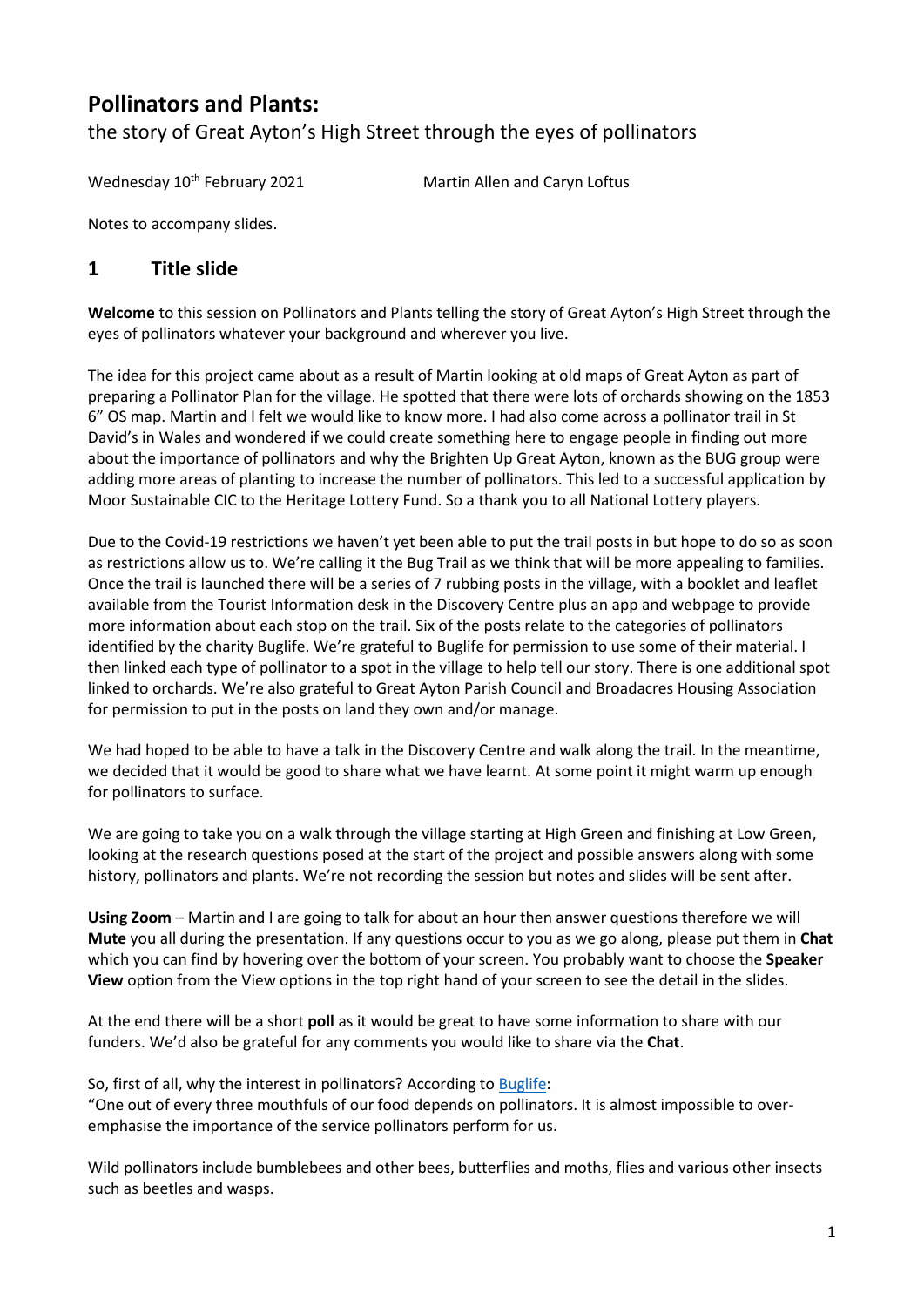#### **Pollinators in trouble**

- Half of our 27 bumblebee species are in decline
- Three of these bumblebee species have already gone extinct
- Seven bumblebee species have declined by more than 50% in the last 25 years
- Two-thirds of our moths and 71% of our butterflies are in long term decline.
- Across Europe 38% of bee and hoverfly species are in decline; only 12% are increasing."

During our virtual walk we will look at how planting in and around the village has changed which has contributed to the decline in pollinators and what is being done to help increase the number of pollinators, finishing with how you can help.

### **2 Pre-1600s**

We thought it important to set the scene by looking not just at the High Street but to look at Great Ayton and the surrounding countryside. Great Ayton History Society has produced a wealth of documents which are available on their website so we won't go into the history in great detail.

In The Enclosure of the Open Fields in 1658 by Dan O'Sullivan, October 2009, we learn that:

"*To delve back into the past as far as we can, there must first have been a settlement phase, extending from some unknown prehistoric date, probably until the tenth or eleventh century AD. Towards the end of this phase the shape of the medieval township was becoming established, whilst the surrounding lands were gradually being taken in from forest, marsh and moorland, for permanent farming.* 

*The Domesday survey comes near the end of this first phase, but there is a complication here because Domesday also records a set-back to the village's development due to William the Conqueror's harrying of the region in revenge for successive revolts. Ayton like most other villages nearby, suffered a major contraction of its arable due to a loss of available field workers after the devastation of 1069."*

*"The second phase in land-management was the open-field phase, which lasted in Ayton's case until the mid-seventeenth century, but very likely, as was the case with so many villages, reached its climax in the early fourteenth, just before the decline of population resulting from the Black Death.*

*During these medieval centuries most of the village's farm land would have been managed communally, under the supervision of one or more manorial courts."*

We will hear more about the open fields later on when we start looking at maps that exist of the village. This map shows the open fields that existed in Great Ayton until the mid-seventeenth century superimposed on a modern OS map. The information was taken from the Applebridge Field map in 1656.

#### 3 **Medieval Great Ayton**

To explain how pollinator plants were destroyed when the medieval open fields were Enclosed I have to talk about how the land was used.

First area to be changed is thought to be the area called Woodfield which was a woodland of sorts and converted to arable probably around the beginning of the thirteenth century. Woodfield went from having many tree, shrub, and associated woodland wildflowers available for pollinators to almost none of those plants as it was ploughed.

West Moor and Aireyholme/Banks look to be the two grazing pastures of the Medieval township and you can see they are effectively at opposite ends of the township, whilst the arable fields Crabtree Field, Applebridge Field and WoodField were closer…more people walked to the arable fields than to the grazing pasture, so it makes sense for them to be closer to the village where people lived.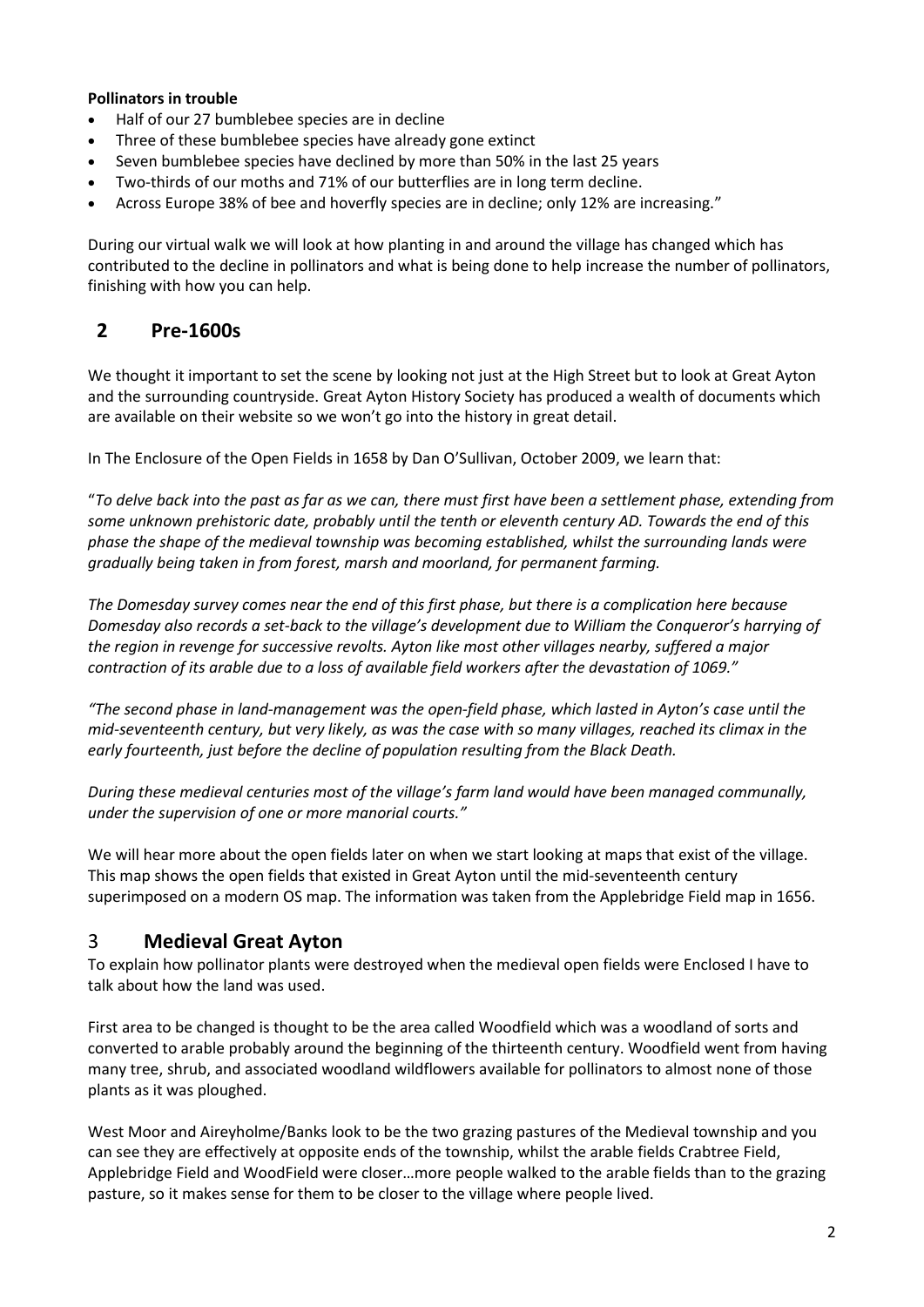The land was owned by the lord of the manor and was farmed communally in an agreed committeedecided way. People might own individual cows or sheep and during the day they were all looked after by a communal shepherd who would collect them from the village farmsteads where they had been safe overnight and then walk them out to either West Moor or Aireyholme/Banks for a days grazing and then bring them all back in the evening. I suspect West Moor was likely to have been species-rich grassland with damper rushy areas, with drier more acid heathery areas up towards the hills in the east. Moors usually had scattered scrub like gorse (which was cut regularly as it burnt at a high temperature and was useful for making bread in the communal bread ovens) but the moors were open land with no hedges and you could walk where you wanted. When the wheat, oats, rye or barley in the open arable fields was harvested, cattle and sheep grazed on the weeds and regrowth, and because the moors weren't being grazed then wildflowers could flower in August and September.

Meadows (meaning grassland cut for hay) used to be found on river floodplains in medieval times and it is likely that Great Ayton had some possibly in Applebridge Field, though I can't find any specific references to it. It was usually very productive land, and so valuable, rich in wildflowers and was managed by cutting for hay followed by grazing and then it often flooded over the winter months. After Enclosure occurred in 1658 bunds of earth were placed next to the river bank to stop it flooding onto the fields and that land where those floodplain meadows were would have been ploughed too, destroying all the meadow wildflowers. With enclosure of the Great Ayton in 1658, hedges were planted around farm boundaries which added spring hawthorn and blackthorn flowers, but the gorse scrub on the moors was pulled out, and any moorland vegetation was likely to have been ploughed and reseeded with grass seeds so destroying the wildflowers in maybe a third of the township. No communal cattle and sheep herding meant that wildflower seeds that would previously have been on or inside the animals couldn't travel around the Parish like before. The wildflowers remaining would now be stuck within the hedges of the new farms. That makes a big difference because not only have a lot of the wildflowers been destroyed, it now becomes almost impossible for the remaining plants to spread their seed as easily or frequently as they had before. Some wildflowers, particularly in the Moor areas would be left on road verges and may still remain. And so the changes over roughly 600 years resulted in much less habitat for pollinators' lifecycles to be carried out and fewer sources of nectar or pollen.

The photo at the top is of an area of Romania where the land is still without hedges and farmed communally.

More Great Ayton history here [http://greatayton.wikidot.com/enclosure](about:blank)

### **4 1600s – 1700s**

As mentioned at the start, the idea for the Bug Trail came about as a result of seeing that in the first OS map of the village a lot of orchards are shown that are no longer there. This led to the discovery that a vicar from Ormesby published a book in 1618 called 'A New Orchard and Garden'. Therefore, the first research question that arose was:

#### **Q. Was early planting of gardens and orchards influenced by the publication of local author William Lawson, in 1618, of 'A New Orchard and Garden'?**

The oldest house mentioned in Great Ayton is Ayton Hall which still has an orchard but no records of planting. It seems likely that Ayton Hall, largely in its present form, was built by John Coulson the elder, who died in 1674, or possibly by his son, John (died 1724). However, records suggest there was an older building with garden:

*"It remains only to say something of the original Hall which, as mentioned above, was probably demolished and entirely rebuilt by a member of the Coulson family in the seventeenth century. The earliest probable mention of the Hall occurs in 1282. It is from the Inquisition post mortem of Baldwin Wake, the son and heir of Joan de Stutevill: The capital messuage, the buildings of which are badly constructed, together with the garden, curtilege and other easements, is valued by the year at 20s*."v (Yorkshire Inquisitions, vol.1, 1892, pp.237-9)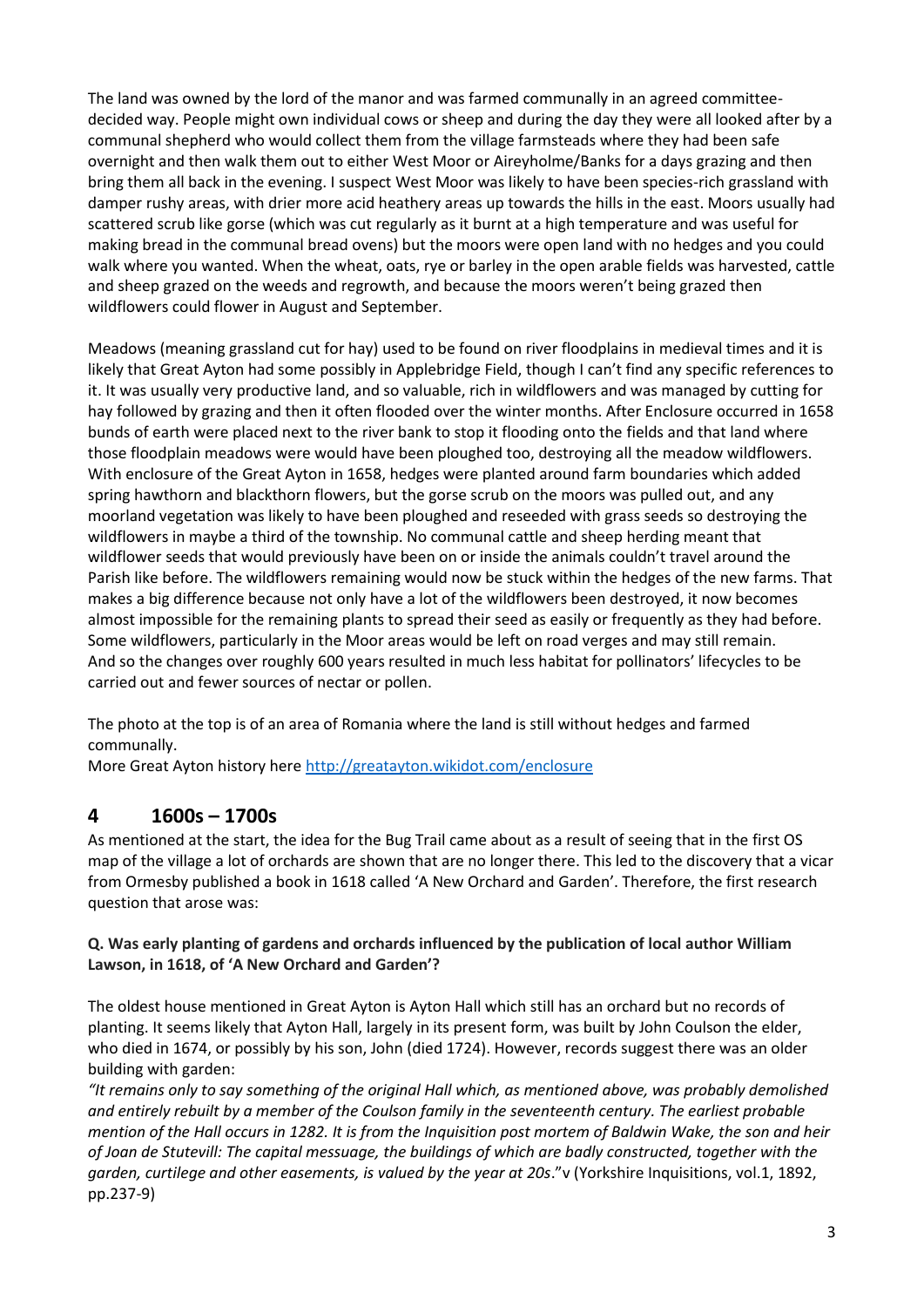Dan O'Sullivan highlighted that the third phase in the township's history, from 1658 onwards, is that of the private ownership of separate, enclosed farmholds.

*"In 1658, twenty-one freeholders of Great Ayton, headed by the lord of the manor, John Coulson, made an agreement to divide up among themselves the village's three ancient open fields, together with the common pastures. The result was the creation of a new landscape of smaller fields surrounded by hawthorn hedges or fences. With this went the change from community control and occupation of the land to a system of private ownership which in turn would lead to improved farming techniques and the building of new farmsteads. Enclosure was therefore an important and dramatic event*." [The Enclosure of](http://greatayton.wdfiles.com/local--files/agriculture/Enclosure-of-the-Open-Fields-in-1658.pdf)  [the Open Fields in 1658,](http://greatayton.wdfiles.com/local--files/agriculture/Enclosure-of-the-Open-Fields-in-1658.pdf) Dan O'Sullivan

According to Ian Pearce in his ['Historical Timeline and Periods'](http://greatayton.wdfiles.com/local--files/historical-summary/Historical-Summary.pdf) "*enclosure brought new wealth to the gentry, and new Georgian country houses are built across Cleveland*." However, you need to remember that not everyone was wealthy. Many lost the right to roam and therefore were no longer able to forage for food and fuel.

The earliest reference we have of the detail of a garden in the area is that in a letter written, by one of the Richardson family, in the early 1700s describing the garden at Old Langbaurgh Hall:

"*a large garden, bounded on two sides by low walls, overgrown by flowers and fruit trees, and on a third side stretching away into an orchard carpeted in spring with snowdrops and daffodils*" but we have not been able to find out any further detail. The gardens and orchards at Langbaurgh Hall are then mentioned again in newspaper adverts in the 1800s.

As of January 2021, we are not able to answer whether there was any influence on local planting by William Lawson.

#### **Q: Are there any paintings/old photographs of planting in gardens?**

We have found a drawing by George Cuit, dated 1788, showing the cottage that was built by Captain James Cook's father and the garden in front of it. The drawing can be seen in the Hepworth Gallery, Wakefield. We were able to access a research paper written by Valerie Hepworth (no connection I'm aware of) that was used to inform the planting of the garden in Melbourne Australia where the cottage was moved in the 1930s. Th[e research paper](http://www.moorsustainable.org.uk/wp-content/uploads/2021/01/Cooks-cottage-garden-research-by-Valerie-Hepworth.pdf) identifies the plants, with sketch plans, that might have grown in the garden when George Cuit visited and the plants that might have been in the garden in 1914.

We managed to find photographs of the orchard behind High Green (1939/40) and at Hollygarth (1960s) which can be seen in the information relating to the Trail stops for High Green and Hollygarth.

#### **5 1800s to present day - growth of Great Ayton**

After the 1685 field map the next map of the village is the tithe map of 1846 showing the fields both around and in what we now regard as the village. The apportionment shows the names for the different fields and what they were used for.

From the 1850s, Great Ayton began to grow quickly due to the development of whinstone and then ironstone mining with plots sold for gardens and housing including the construction of miners' cottages to create the California area of Great Ayton.

#### **Q: Do any residents have old garden planting plans with their house deeds?**

Great Ayton History Society had identified newspaper cuttings relating to Great Ayton which we looked at and helped identify some of the houses referred to. Newspaper adverts for houses in the 1800's mention gardens but the only detail of a garden from the period was provided by Ken Taylor, living at The Recess, Newton Road, who shared information from notes written in 1862, about the house he lives in, detailing the stocking of a garden with trees, shrubs and other plants including fruit trees and a letter dated 1864 describing the garden.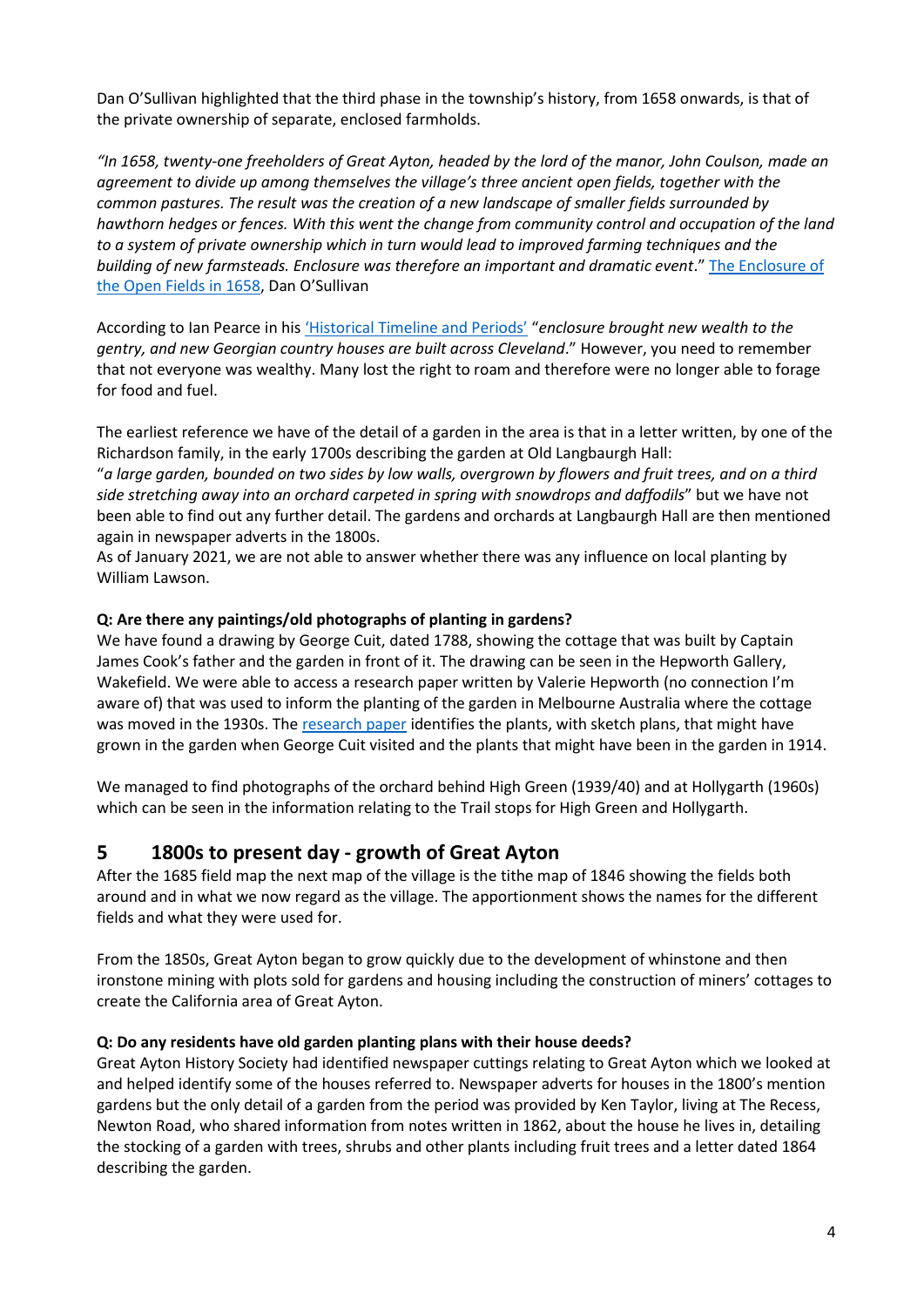"The 'Bard's Recess', or The Recess, as it has now come to be known, is a house standing in its own grounds in Newton Road, in the part of Great Ayton called California. The house was built in 1862 by John Wright, 'Bard of Cleveland' for himself and his family – hence its name."

Thank you to Ken Taylor, who currently lives in The Recess, for providing the following transcript of a letter written in November 1864 by Elizabeth, daughter of John Wright who built The Recess, to her brother who was resident in USA:

"……..*On one half of the land father bought for the house he has built in California [the area of Great Ayton], he grows corn, beans or potatoes for the pigs and themselves. The house stands in one half, 20 yards from the lane [Newton Road]. At the back is a garden of fruit trees, apples, plums, pears etc. They are young yet, but by-and-by will form a nice orchard. In the front is a flower garden and shrubbery, with little plantations of fir, poplar and chestnut trees down by the lane. A good coach road leads up to the front door, and strong iron gates open into the lane. The house has two storeys, curiously formed with 3 gables, east, south and south-east. The door is in at an angle, with the south-east staircase window and gable above it. Three gothic arches form the portico, and there are 7 gothic windows in front and 7 good rooms inside, besides conveniences. We have planted jasmine, woodbine and roses round the portico, and apricots, plums, cherries and pears to grow round the house walls*"

Read more abou[t The Recess](http://greatayton.wdfiles.com/local--files/the-recess-by-ken-taylor/The-Recess.pdf) in the house history written by Ken Taylor.

#### **6 Change from 1940 onwards**

As part of the war effort in the 1940s and afterwards the government encouraged ploughing of old pasture – often the ones with the buttercups or cowslips near farms where perhaps the ploughing horses, steadily being replaced with tractors, had lived and this land was often sown with arable crops or modern varieties of grass which gave higher yields when artificial fertilisers were added.

Hedges that were once left for many years to flower and set fruit before being cut and laid to be made stockproof again, were now cut every year with a flail cutter attached to a tractor giving fewer spring flowers and autumn fruits.

New herbicides were developed to kill arable weeds that were often rich sources of pollen, like poppies. All of the above reduced yet again the amount of flowers in pasture, in arable fields, and on hedges throughout the parish and the also reduced variety of those flowers. And those changes occur because the economics of farming and land-use change.

In Great Ayton village, gardens were important for vegetables, pot herbs, and orchard fruit – for being at least partly self-sufficient. But as people became wealthier and could afford to buy their food more often, gardens became decorative, they became leisure show-pieces of weed-free moss-free lawns with weedfree summer bedding in the borders and all made easier to achieve with the advent of cheaper push then electric lawnmowers, herbicides, and artificial fertiliser. If you look at old photos from the 50s and 60s the whole village was much less organised and tidy and the scruffiness that it had meant more space for small habitats and for pollinators.

Today one of the current trends in gardening is for low maintenance planting or gravel, impermeable weedfree parking for cars, and plastic lawns which don't ever need cutting, although perhaps less so in Great Ayton.

Each change has resulted in fewer flowers, less diversity in gardens, less habitat, and so less food available for pollinators.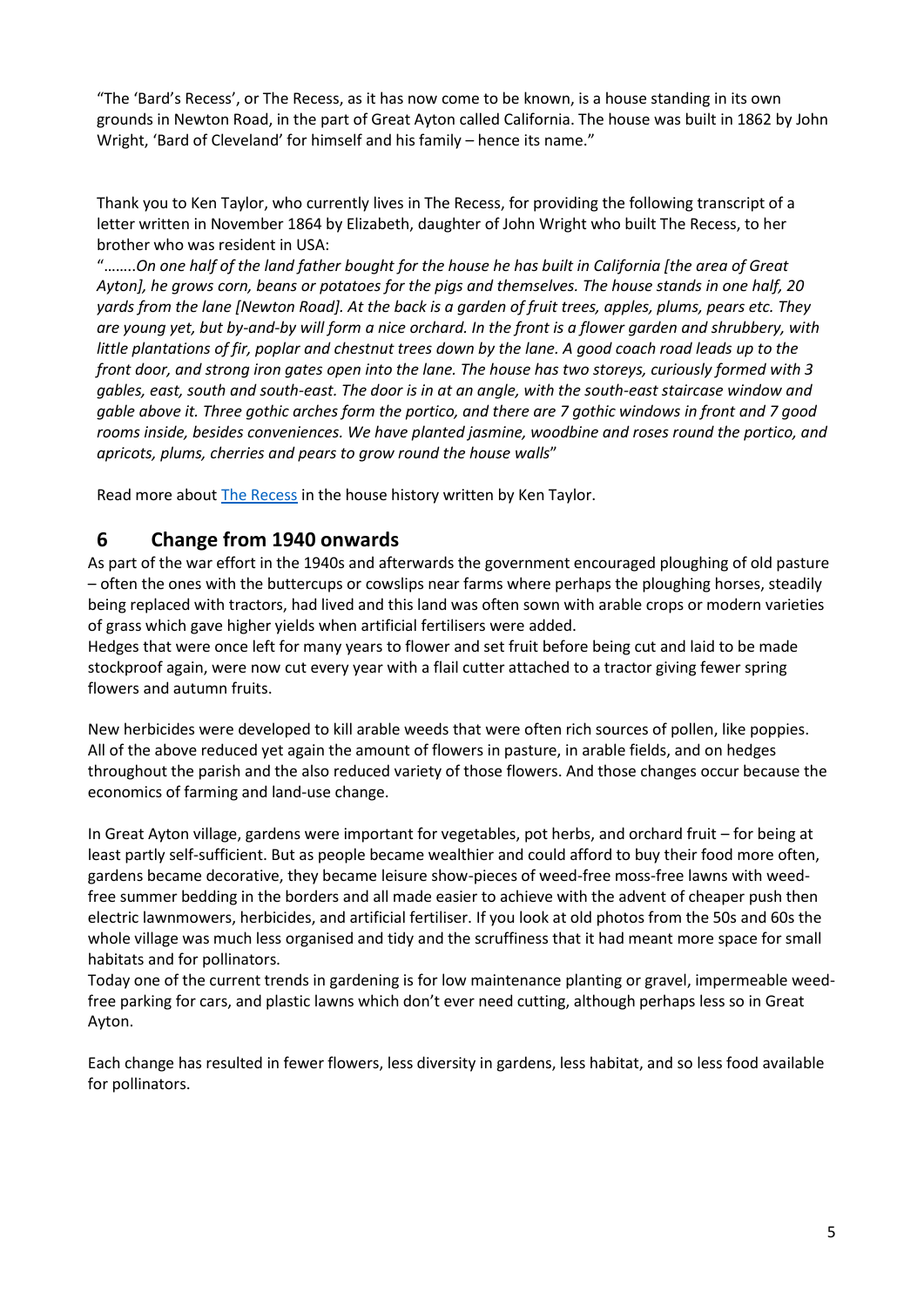# **7 Change over the last one thousand years in Great Ayton**

**F**rom the **E**nclosure of the medieval open-field system right through to modern herbicides and vegetation management methods, you can see that there has been a relentless destruction of the plants that pollinators' need, alongside a destruction in their habitat.

The most pollinator friendly area of each field is now usually the hedge and even in Great Ayton the grass is often short and neat, with only the trees and flower-filled gardens as useful habitat.

Add to that the damage that modern insecticides can cause and it's a bleak prospect in the area now if you are a pollinator compared with 100 years ago and even more so compared with 500 to 1000 years ago. The top photo there is an area of Romania which gives a pretty good idea of how Great Ayton township would have looked only it doesn't show any arable crops and then compared with a google earth image from the Treebridge looking over towards the hills with Great Ayton village in the middle.

### **8 Great Ayton's High Street**

This shows the changes that took place with building in several phases from the 1800s onwards that we are now going to explore as we make out way along the High Street starting at High Green. This shows the 1913 25" OS map alongside a current map using the National Library of Scotland's side-by-side facility.

### **9 High Green – history**

As mentioned at the start, the question that started this project was: **Q: Why were there a lot of orchards marked on the 19th century OS maps of the village?** For example, in this 6" OS map from 1853

The first thought was that they might have been sold for use by ships sailing from Whitby as there was a story that Captain James Cook used a Yorkshire variety of apple called the Hunt House to take on his voyages to ward against scurvy. However, the story is unfortunately just that - a story and not fact. Cook's three voyages of discovery all set sail from the south of England in July and August, long before any Hunt House apples would have been ripe and ready to pick, not to mention the difficulty of transporting them to the south of England. Chris from the [Northern Fruit Group](https://thenorthernfruitgroup.com/) suspects that *"the story came about as a clever marketing ploy to encourage interest in the apple somewhere along the line. It has never been very widely grown (possibly because it is a fairly unremarkable apple!) and the original tree was said to have been found in Goathland*."

We were also asked by a resident Nick Jacott,

"*Have you considered that the village may have been a source of apples for the Whitby whaling industry? I know that there has been research and orchard restoration in the village of Carlton Husthwaite with this history in mind.*"

We could find no record of fruit being sold for use on voyages, but we did find evidence of fruit being sent to be sold in Middlesbrough and also being sold more recently at the garden gate.

The first mention of an orchard in the High Green area is in an advert in the York Herald in 1820. This might have been the orchard that was behind Orchard House. However, the creation of an orchard garden in 1841 for the use of the boys at The Friend's School is mentioned in the 'History of Great Ayton School', published in 1891 and the first trees that were planted didn't survive due to the varieties chosen so had to be re-planted. As well as fruit trees and bushes the boys produced vegetables under the supervision of a gardener. The vegetables were then sold in Middlesbrough where they were taken once a week by horse and cart.

"*Wm. Gray had done us good service by planting a beech hedge down the middle of the orchard which protected the crops on the south side from the north winds, and formed a border which enabled us to get earlier vegetables; and the marketing with Middlesbrough was resumed. About this time a large vinery was put up in which, besides growing grapes and cucumbers, we were able to force rhubarb, plants of early cabbage and other vegetables which from being first in the market yielded a profit*."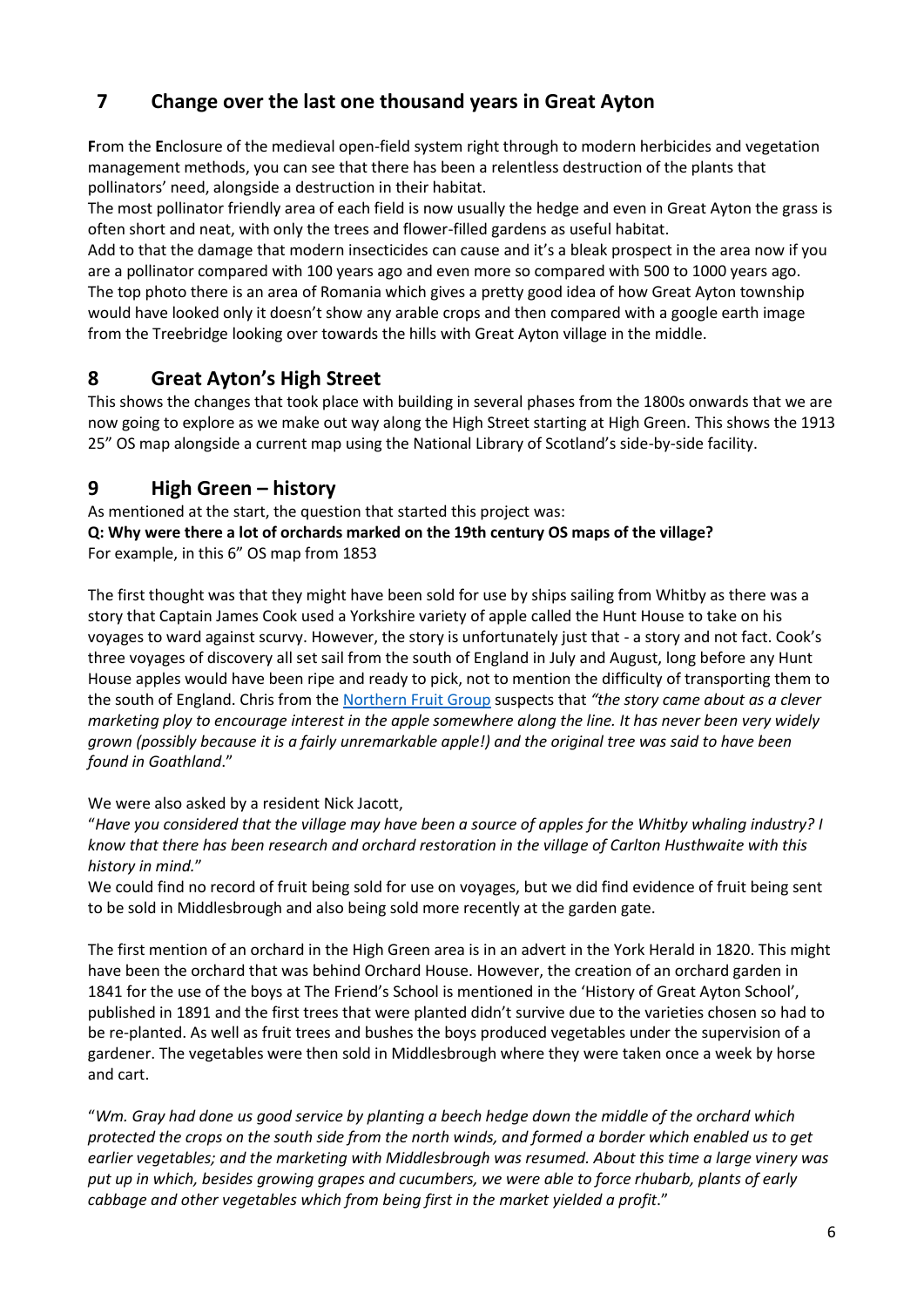High Green in 1936 shows a very different picture from today with very few trees.

#### **Q. Do any residents have memories/remnants of old orchards in the village?**

A request, via Facebook, for information about orchards in the village, sparked fond memories for local residents of at least nine small orchards around the village. Jean Allinson said, "*Never thought about how many there was before*."

According to Christine Parker there was a "*small orchard attached to Beech Grove Farm. Once the stable to Beech Grove House*." Beech Grove Farm was across the river where the first phase of Hollygarth was built. June Marsden (nee Cumbor), can remember in the late 1960s/early 1970s, going to the Hollygarth orchard with her mother. They took a wheelbarrow to collect windfall apples for her father to make wine. June's grandfather had a market garden 'School Gardens' off Station Road growing vegetables and fruit such as gooseberries. Their family then ran Sunnyfield Nurseries, off Easby Lane, selling pot plants, flowers and vegetables. June still grows some of her own fruit and vegetables and has plans to plant apple, pear and cherry trees.

Jan Briggs replied saying "*It was a 2-acre orchard that grew apples, pears, plums, rhubarb, gooseberries and rasps. Then had large greenhouses for tomatoes. It belonged to Everret Wilson, I am his granddaughter, spent hours playing in there*." Several residents then commented there were still some old apple trees on Hollygarth.

Sue Bartram said that there was an orchard up where Green Acre close is "*Got caught orchard raiding*." Several people remembered that Mr Mitchell had an orchard next to the taxi garages, behind the pig sties, on Monkabeque Street (now called on Romany Road). Wendy Atkinson could remember - "*We used to go there to get a bag of apples for 6p*."

### 10 **High Green – Orchards**

Nicholas Jacott had evidence of the old orchard behind High Green seen on the OS map and an aerial photograph was discovered during the research which shows rows of fruit trees behind Orchard House. Nick dated the photograph to approximately 1939/40 due to when his house was built but there was not yet an air raid shelter in the garden.

*"I am replying to the leaflet you put through the door yesterday. I have lived at 8, High Green for 32 years and have some information that may interest you. In fact apples and their history have been an interest of mine for many years.*

*I did know about the existence of an orchard where the house now stands. When we bought the house there were three original trees two of which were sited within the boundary hedges, in a poor state and could not be saved. The tree that was in a decent position was massively overgrown, but I set about restoring it. First of all I sent a sample of the fruit and leaves to the experts at Brogdale in Kent who identified the variety as Allington Pippin (previously called South Lincolnshire Beauty) a variety that was in commercial production until about 1930. This is a dual purpose Apple. I then set about restoring it over a number of years. There were existing trees at No7 but they have now fallen down and there remains an unidentified tree in the garden of No9.*

Old orchards were tall fruit trees, mainly apple, planted in permanent pasture in which wildflowers were present. Lambs, or a ram, often grazed underneath them or sometimes the grass was left to grow long and cut for hay before the apples were ready to harvest. The apples were collected by someone climbing up a ladder with a woven willow basket. Fallen apples may have been fed to the pig.

Honey-bee hives were kept nearby to pollinate the flowers in May as without pollination the apples wouldn't form, but it would also have been a good spot to keep the hives so the bees would be able to forage elsewhere in the village at other times. Plums, damsons, and cooking pears would also have been planted and sometimes you can find plums and damsons growing in hedgerows along with crab apples.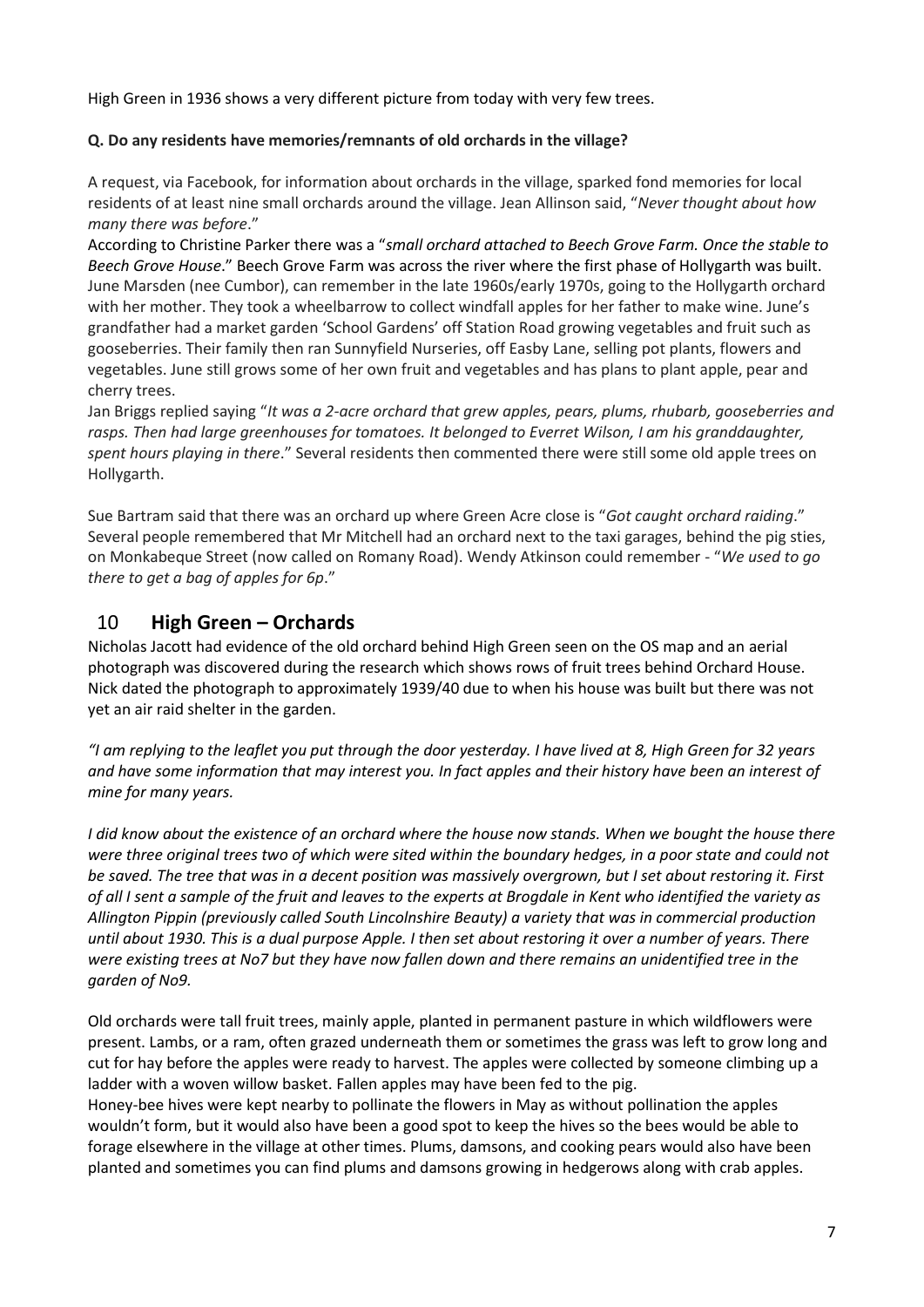# **11 High Green - plants**

Currently on High Green you can find a few trees and a lot of grass – grass with very few wildflowers. In the strip under the trees on the eastern side are crocus and winter aconites – flowering now - good for early bumble bees.

What can we change for the future? Well we've got to be practical and the centre of the green needs to be hard-wearing for village events but we can certainly add more wildflowers like cowslips (such as these at Albert Park in Middlesbrough) or buttercups into the grassland at the edges, perhaps more bulbs for a spring display to go with those wildflowers such that when the bulb leaves have died down the whole stretch can be cut and removed then mown normally for the summer?

If we think about new trees here; do we need larger shade-generating trees for the warmer summers to come, or more quicker-growing decorative blossom trees as nod towards those orchards that used to grow in the area?

# **12 Waterfall Park**

If you look into the field behind Waterfall Park you might be able to spot evidence of the [ridge and furrow](http://greatayton.wdfiles.com/local--files/agriculture/Rigg-and-furrow.pdf) pattern left by the way fields used to be ploughed before tractors. This field was part of the Applebridge Field, one of the three old open fields. The Lidar image on the right shows clearly the old ridge and furrow in what was part of Applebridge field.

The 25" OS map from 1913 shows Waterfall Park, stepping stones over the river and the course of the old mill race. To find out more about the park then either look at the interpretation board there or visit Great Ayton's [Captain Cook trail](http://www.captcook-greatayton.com/locations/waterfall-park) website. Soon there will be a new bridge to make it easier to visit the park.

Waterfall Park now has a lot of trees of a variety of ages. In a recent project we asked if people wanted fewer trees as many are quite crowded but the majority wanted those there kept to provide shade.

### **13 Waterfall Park - beetles**

Beetles are a surprising pollinator, but most of them can fly and they do eat pollen or drink nectar and so act as pollinators travelling from flower to flower including having their own preferred plant species to visit. Tiny black pollen beetles here pictured on a dandelion have become much more common in recent years mainly because of the increased planting of oil-seed rape on which they feed on the flowers - a classic case of providing more food and habitat and seeing an increase in numbers … although not intentionally in this case. They are particularly attracted to yellow flowers though if you grow sweet peas in the garden you'll know that they sometimes are found in the keel petals, only to fly out once you have them in the house. You might also spot the shiny green Dock beetle, the larvae of which eat dock or sorrels and tend to hang around near wet places. They are more common in the west of the country at the moment, but climate change may affect their distribution in the future.

And a quick mention for the common red soldier beetle which, because it is famously seen for being very errr … very friendly in pairs on Hogweed flowers in July and so is also named the Hogweed bonking beetle.

# **14 Waterfall Park - plants**

As we are in Waterfall Park – a mention for the survey we did of the wildflowers present; 48 different species of flowers, 23 different trees and shrubs, plus 17 grasses, sedges and ferns - most of which are native. We also planted wild daffodils, of which a few flowered in their first year, flag iris and the marsh marigold amongst others that are good for pollinators.

I've added a photo of a 22 spot Ladybird, yes they are beetles, eating the mildew on great burnet which we didn't plant in Waterfall Park but it also eats the mildew on meadowsweet which we did. Also, if you ever take photos of beetles to identify later when you get home … this is usually what they look like – take several photos so maybe at least one is nearly in focus.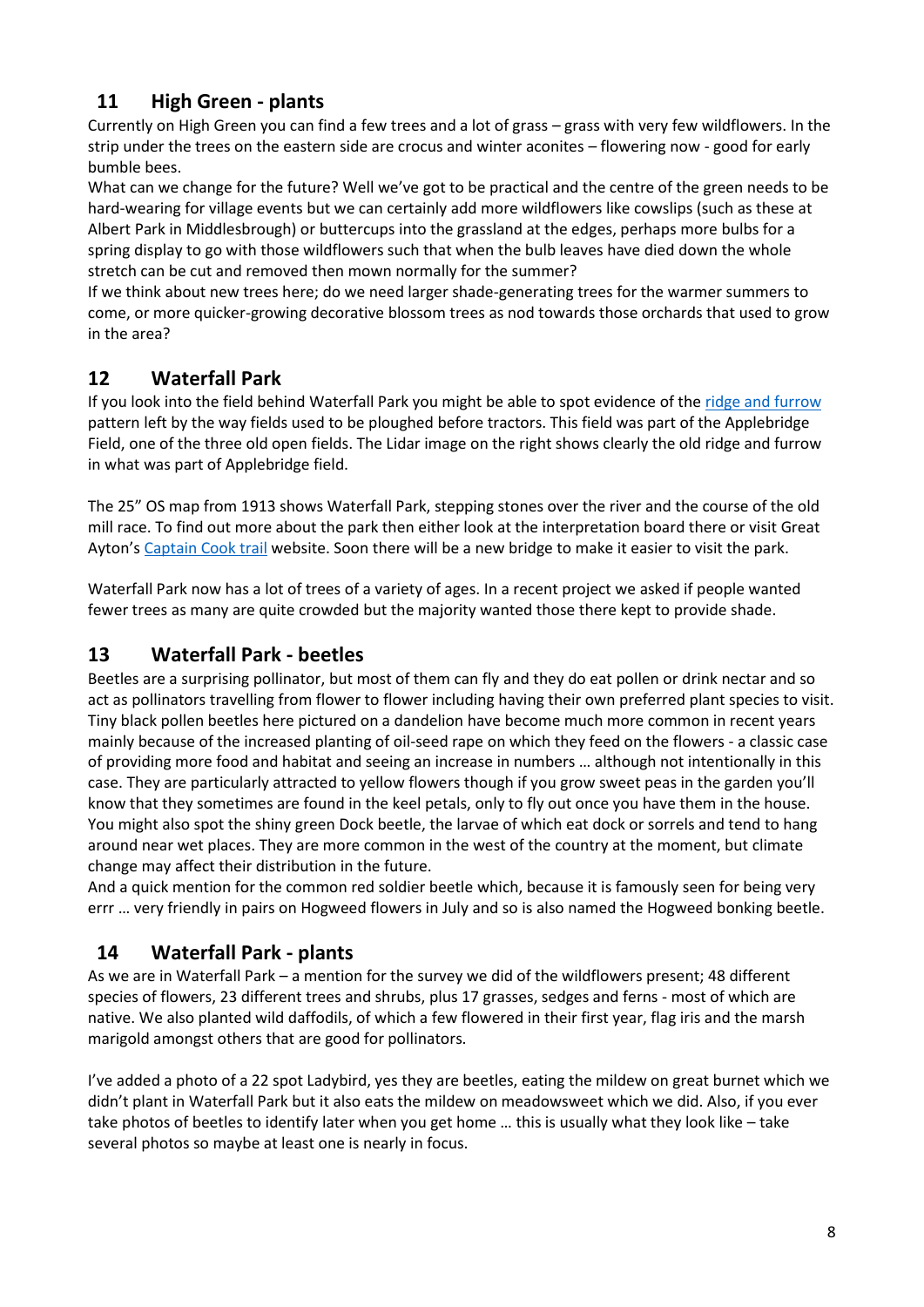### **15 Village Hall - Butterflies and moths**

Funny isn't it that when we think of butterflies in gardens our first thought is for Buddleia, which isn't a native – but it does have lots of nectar. Another garden favourite is the Ice Plant or *Sedum spectable*. These late-flowering nectar-dense flowers are great for butterflies especially when placed in a warm sun-trap But we also need nectar for butterflies emerging from hibernation like this Peacock butterfly on a Dames Violet/Sweet rocket flower at the end of May – a plant which is also good for orange tip butterfly and for moths given it is evening-scented and so, as you can imagine, Honeysuckle another evening scented flower is a good plant to have too climbing up a fence or hedge.

But pollinators also need food plants for their larvae – the caterpillars. Keeping nettles in the garden (here with seething mass of peacock caterpillars) is the plant we are familiar with, but long grasses are needed for the caterpillars of meadow brown butterflies and many moths and micromoths so you could just leave your lawn longer in places for the summer and that would help too.

The Magpie moth feeds on the leaves of currants and so you can grow red or white currants for yourself but also feed some moths at the same time. And it's got to be worth growing fuchsias on the off-chance an elephant hawk-moth caterpillar takes a shine to it, or you could just let some willowherbs grow here and there as they eat them too.

And in the near future with warmer average temperatures we can expect perhaps painted lady butterflies and the fabulous humming bird hawkmoth on red valerian, which Caryn has already seen in the area.

#### **16 Village Hall - plants**

In 2019, Martin was asked to develop a plan for Great Ayton to help the Parish Council an[d Brighten Up](https://www.visitgreatayton.com/community/brighten-up-great-ayton)  [Great Ayton](https://www.visitgreatayton.com/community/brighten-up-great-ayton) (BUG) group of volunteers to improve the open spaces in the village for people and wildlife.

Included in the 'Great Ayton - [Action for Pollinators' plan](http://www.moorsustainable.org.uk/wp-content/uploads/2019/06/Great-Ayton-Pollinator-Plan-updated-June-2019.pdf) is the following vision for public open space within the village.

"*Aim to create resilient planting that is easy/simple to manage and diverse, such that there is always have something flowering no matter the future climate conditions, and to increase the available nectar and pollen resources from the present level.* 

*To show how fruit and perennial vegetables can be grown comfortably with garden plants and wildflowers in a modern cottage garden style in keeping with Great Ayton's current picturesque reputation.* 

*Planting that will prove attractive to local people and visitors alike and provide inspiration and ideas for local people to use within their own gardens."*

The plan recommended that the garden at Great Ayton's village hall should be developed as a showcase for how you can manage a small public garden area growing fruit/perennial vegetables or herbs alongside perennial (or self-sowing annuals) flowers for pollinators, with an emphasis on looking good during the summer season when the village is most visited.

The garden is a showcase for people to see how they can do something similar including plants like mahonia for nectar in the winter, raspberries to eat and we've left a wild area with nettles, ivy, brambles.

The BUG group has worked hard to create the community garden around the village hall, and two benches were added for people to enjoy the lovely spot, including watching all the pollinators that are now visiting.

Work was funded by North Yorkshire County Council's Locality Budget.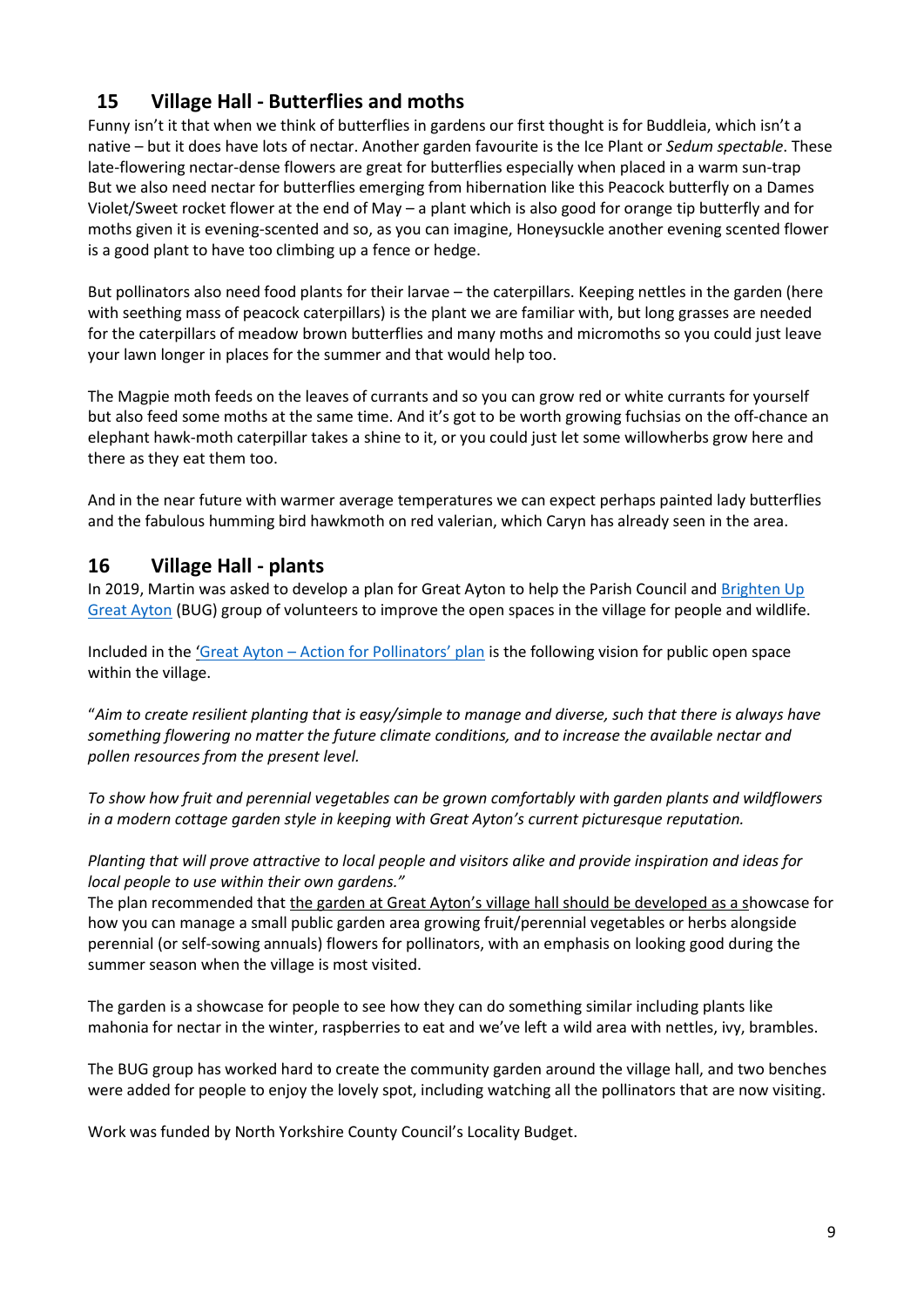### **17 Beech Close**

1853 6" OS map showing orchards in the area of Beech Close.

Just along from Beech Close, towards Low Green, is no. 47 High Street, built in 1875 by two brothers William and Thomas Hutton, both shoemakers. In the [house history for no. 47 High Street,](http://greatayton.wdfiles.com/local--files/individual-houses/47-High-Street.pdf) written by Dan O'Sullivan, resident and local historian, Dan says that the brothers, "*had bought a property on this site from Williamson Thomas in 1874. It included a dwellinghouse and yard and an orchard adjoining it, plus two cottages, a stable, granary and carthouse in yard and a pump."* In 1958 the property was sold to Arthur Simpson and at some stage he sold most of the orchard for the development of Beech Close sheltered housing.

Just along from Beech Close, towards High Green, is the house Beech Grove built in 1779. According to the Great Ayton History Society, the house mentioned in Lot 3 in the advert in the Leeds Mercury would be Beech Grove. If you look in the garden of Beech Grove house today you will see lots of plants that have flowers attractive to pollinating insects.

**Q. What new planting of fruit trees has taken place/is planned in the village?**

In 2019, a new mini-orchard was created to provide fruit for local residents and a stopping off place for honeybees and other pollinators. Records show an old orchard was here before the bungalows.

The trees chosen for the mini-orchard are a mixture of heritage varieties (Bramley and Ribston Pippin apples plus Victoria plum) and modern varieties (Core Blimey and Scrumptious apples) to cope with a changing climate.

During one of the sessions on pruning and grafting trees, the person who grafted and planted the trees in the orchard at Yatton House called in and gave permission for the group to prune the trees as he was no longer able to do so. He was pleased that the method he used for grafting trees was that being demonstrated by the trainer. We await to see if any of the grafts have taken.

Several residents commented on the fruit trees they have planted or are planning to plant and another expressed interest in finding out about heritage varieties that he could plant.

Nick Jacott told us:

*"I have planted many fruit trees. There are another 10 in my garden, mainly old varieties on dwarf or semi dwarf rootstock. I have also planted another 16 on my allotment (10 apple and 6 pear, again old varieties) as cordons."*

#### **Slide 18 Beech Close - Honey and solitary bees**

Honey bees aren't actually native - if you think about it that's not too surprising as they are very rarely found as self-sustaining colonies in the wild. [https://jeffollerton.co.uk/2013/07/12/are-honey-bees-native](about:blank)[to-britain-and-does-it-matter/](about:blank)

We have a lot less now than we used to; there were around 400,000 colonies and about 80,000 beekeepers at the end of the 2nd World War and in 2013 an estimated 210-275,000 colonies with approx. 40-46,000 beekeepers. In population terms currently in the UK, there are around 5 billion honeybees in winter (20,000 per colony), rising to some 16 billion in the summer (60,000 per colony).

[https://assets.publishing.service.gov.uk/government/uploads/system/uploads/attachment\\_data/file/2109](about:blank) [26/pb13981-bees-pollinators-review.pdf](about:blank)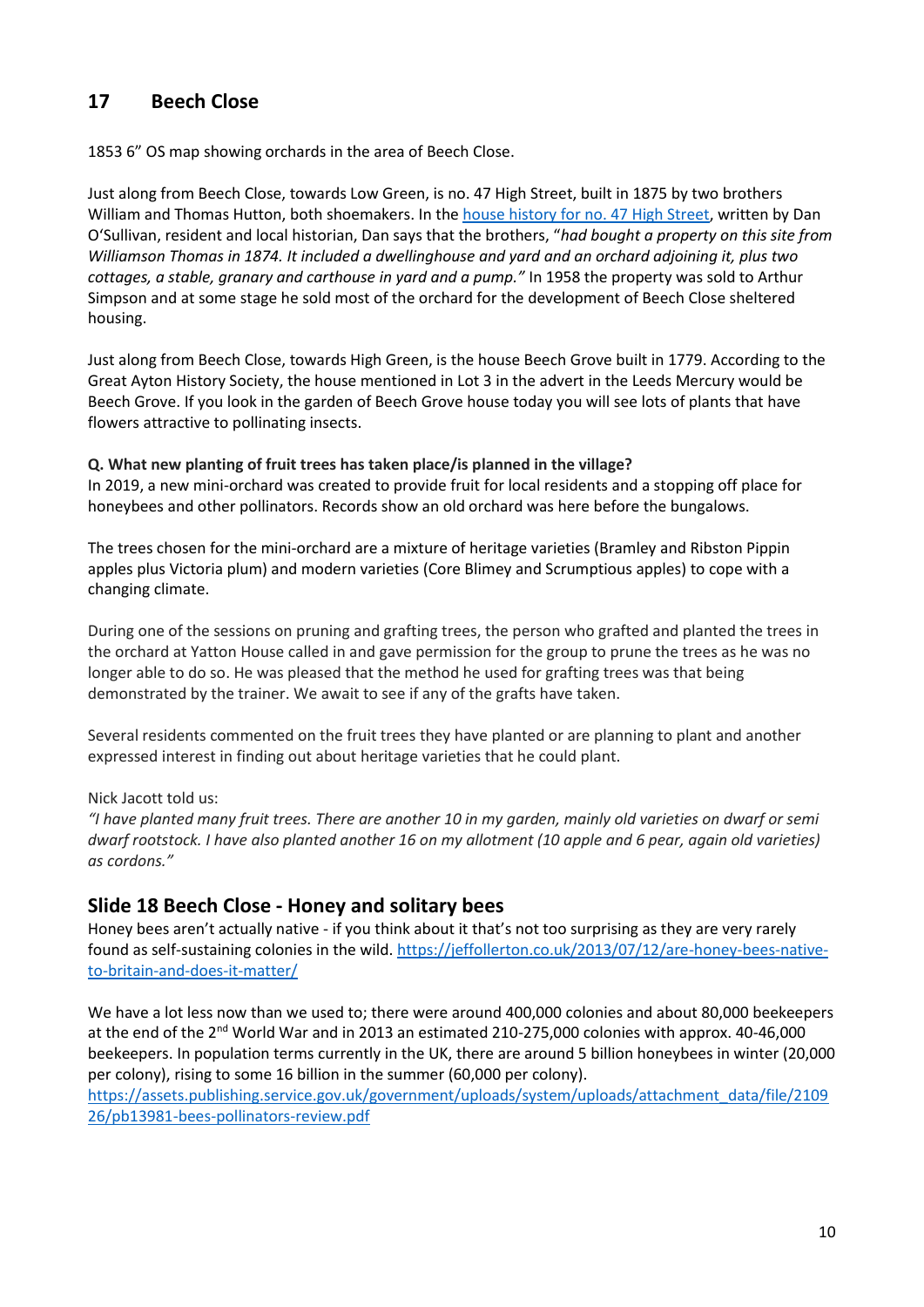Plantlife have a very good project every year where you count the flowers on part of your lawn and use that information into to work out how much nectar your lawn produces. If you want a high score then having lots of white clover is a good idea as it produces loads of nectar and there is some great advice on how to manage your lawn too. [https://www.plantlife.org.uk/everyflowercounts/2019-results/](about:blank) The Botanic garden of Wales has been carrying out some work with DNA barcoding of pollen in honey and microscope assessment of pollen shape to see how the floral landscape has changed over the last 65 years and one of the main findings has been a substantial decrease of white clover nationally but that has been compensated partly by an increase in bramble which flowers at about the same time as white clover. There has been a big increase in use of oil seed rape nectar for honey – which won't surprise any of you who can still remember what shock it was to first see such bright yellow fields in the landscape. [https://botanicgarden.wales/honeybees-tell-the-story-of-the-uks-changing-landscape-over-the-last-65](about:blank) [years/](about:blank) 

### **19 Beech Close - plants**

225 species of bee in the UK are solitary bees which is a lot and they really must feel like the Cinderella of bees given the amount of time and money spent on honey bees. Bless them.

Leaf cutter bees like to use rose leaves for their nests and so perhaps the bungalow gardens in Beech Close can supply those – and it doesn't hurt the roses which will still flower. If anything, an excuse to plant more roses.

And a brief mention for the wool carder bee that you can sometimes find collecting hairs from the plant lamb's ears to line her nest sites and plug the holes to make the eggs safe, much like the leaf cutter bee does with the rose leaves.

### **20 Hollygarth**

The first mention of the name Hollygarth was in 1846. There has been an orchard in this area since at least 1846 as the apportionment (1846) relating to the 1847 tithe map of the village refers to an orchard in field 313 called Hollygarth.

The orchard is clearly shown in this extract from the OS 6" map surveyed in 1853 (Reproduced with the permission of the National Library of Scotland

#### 1858 August 21st YORK HERALD

*STOKESLEY PETTY SESSIONS -* On Saturday, before Jas W. Pennyman, and George Marwood Esqrs. - Anthony Pearson, of Stokesley, was charged by John Lowther, Great Ayton, with opening his house for the sale of beer before 12:30 clock a.m., on Sunday, the 8th inst. Fined 6d and costs -- William Eccles of Great Ayton, was charged by Elizabeth Cail, of the same place, with wilfully damaging some apples in her orchard. Fined 4d and costs

-- Humphrey Sanderson, of Great Ayton, is charged by the said Elizabeth Taylor, with the like offence. Fined 4d and costs.

- Was it this orchard where some apples were damaged in 1858 or was it one of the other orchards in the village? In the 1851 census we can find Humphrey Sanderson – age 10 scholar and a Humphrey Sanderson age 50 shoemaker. Who do you think damaged the apples?
- The only Elizabeth Taylor in Great Ayton around that time can be found in the 1861 census was age 41, a housekeeper living in George Street. Is this the Elizabeth Taylor who charged Humphrey Sanderson?

Remember back to peoples' recollections of the orchard in the Hollygarth area. It would appear that the orchard remained there in some form until the 1970s when the second phase of the Hollygarth estate was built. There is still at least one old apple tree to be found in Hollygarth.

Aerial view showing greenhouse for tomatoes where part of Hollygarth estate now stands (1960s based on cars in photo)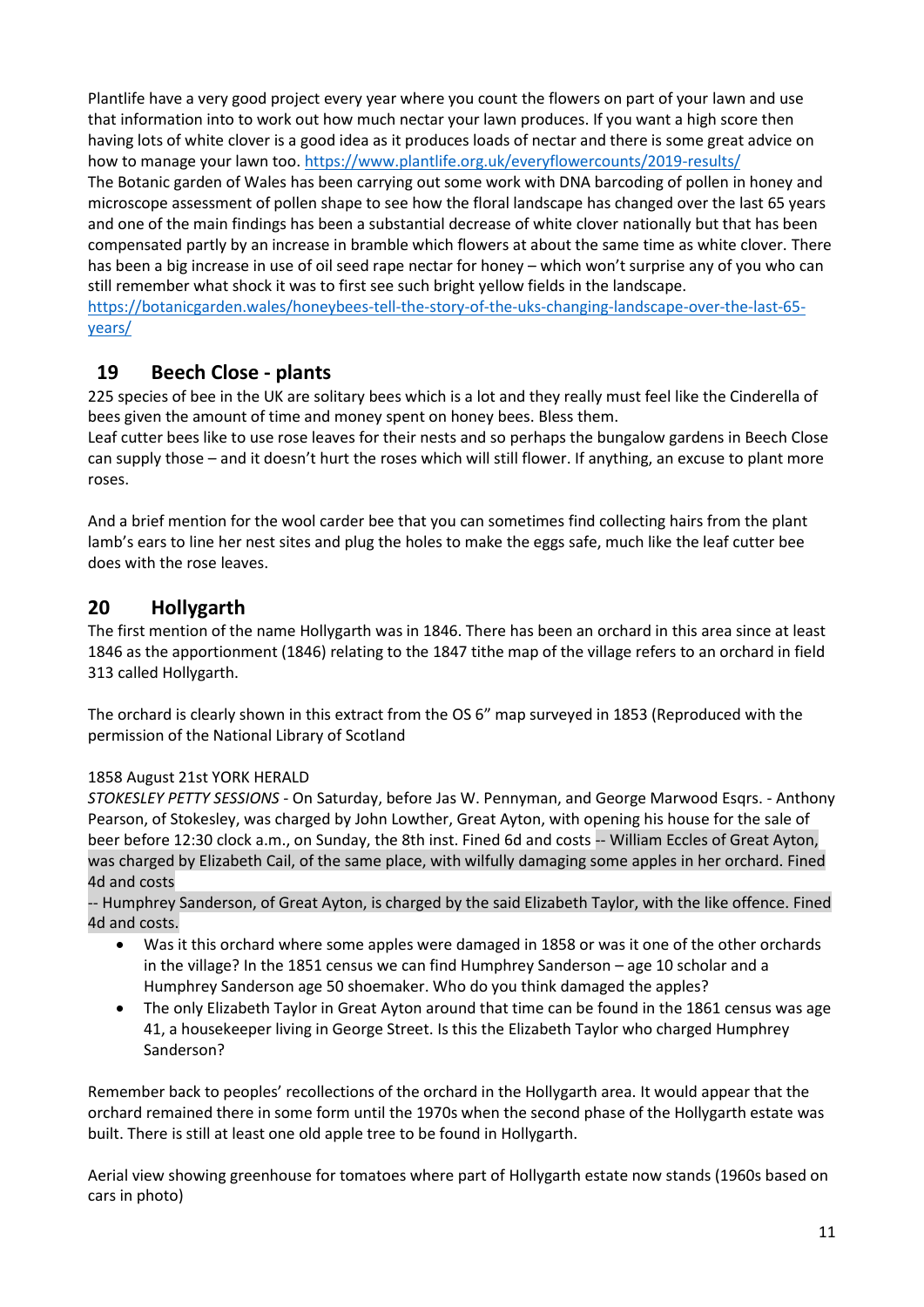# **21 Hollygarth – Bumblebees**

We have 24 bumblebee species in the UK

When studying Bumblebee (*Bombus terrestris*) colony numbers in rural areas researchers found that they were affected by nectar availability in September and proportional cover of gardens in the area – so grow flowers in your garden that flower in Sept. (ivy flowers were also a help) And that makes sense if we think about each pollinator's lifecycle – find out what is the limiting resource affecting numbers or population in the area and change that if possible. [https://besjournals.onlinelibrary.wiley.com/doi/10.1111/1365-](about:blank) [2664.13826](about:blank)

It's interesting to note that September is often when the wildflowers on the grazing moor would have been flower – and of course gorse is always flowering.

Also dandelions are good for early queens and willow flowers for early pollen.

# **22 Hollygarth - plants**

This graph just to show that different plants can deliver different amounts of pollen and that can be quantified and the same can happen with nectar. This particular example is a science paper where they were comparing those pretty annual flower mixes with a perennial mix and then just general weeds knocking around. There wasn't a huge variation though I notice poppy does well – there were some stronger differences with nectar where creeping thistle and ragwort where very high producers. And a quick comment on plant identification and how difficult it can be. The photo of *Centaurea nigra*, Common knapweed is in fact Greater knapweed, *Centaurea scabiosa* – it's easy to make mistakes when identifying wildflowers.

Food for Pollinators: Quantifying the Nectar and Pollen Resources of Urban Flower Meadows [https://journals.plos.org/plosone/article?id=10.1371/journal.pone.0158117](about:blank)

# **23 Cook Garden – history**

Captain Cook's father, James Cook senior, after retiring from farm work in 1755, built a pair of cottages in the village on Goat Lane (now called Easby Lane). James Cook senior left the village in 1772. Remember this drawing by George Cuit, held in the Gott Collection in the Hepworth Wakefield art museum, showing the cottage as it was about 1788. This drawing, maps and other historical documents helped Valerie Hepworth undertak[e research](http://www.moorsustainable.org.uk/wp-content/uploads/2021/01/Cooks-cottage-garden-research-by-Valerie-Hepworth.pdf) into the plants that might have grown in the garden when George Cuit visited and the plants that might have been in the garden in 1914.

You can learn more about the history of the cottage from the interpretation board in the garden or from the Captain Cook's Trail [website.](https://www.captcook-greatayton.com/locations/cooks-cottage)

# **24 Cook Family Memorial Garden - Hoverflies and other flies**

Adult hoverflies can be attracted to the garden with flat flowers where pollen and nectar is easily available the daisy flowers like asters and also umbellifers like erm… ground elder… which is a good excuse if you have it in the garden but haven't been able to weed it out.

The fly on the brick wall is a Bee Fly, and for flies it's massive and very distinctive so worth looking out for. It has a long proboscis or mouthpart which it uses for drinking nectar. Lifecycle-wise it's a parasite of bees or it lays its eggs near bee larvae and its larvae eat the bee larvae. The more bees you have around the more bee-flies there are.

# **25 Cook Family Memorial Garden - plants**

Anne Press recently donated a Staithes cabbage to the garden – it's a perennial cabbage of which the leaves are eaten like kale.

Shrubs like elder and there is one of the dark leaved forms in there or privet (you can see a gold leaved version there) if allowed to flower.

Ivy when it grows up into its adult flowering form is attractive to both flies and hoverflies – it's a surprisingly good all round wildlife plant.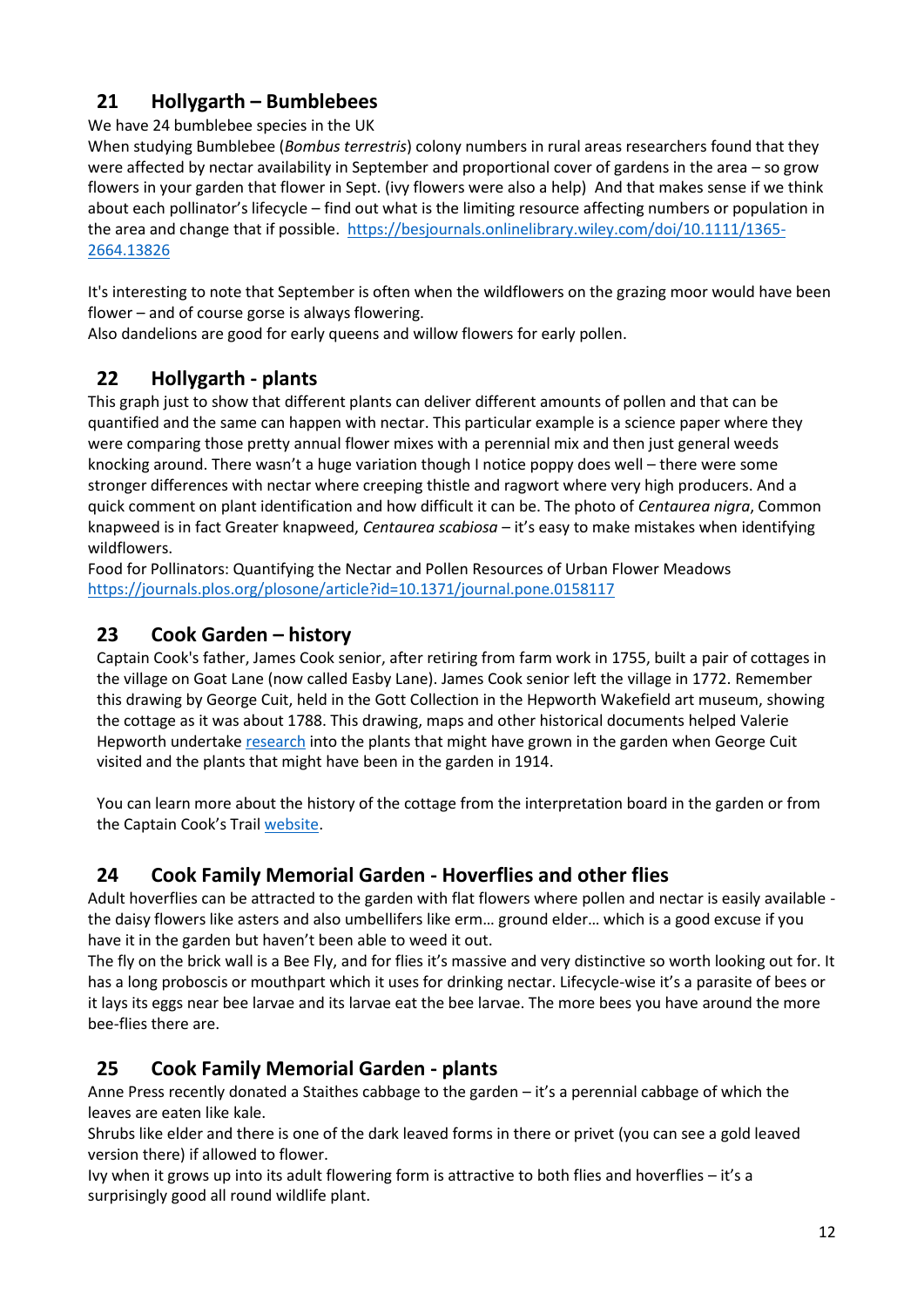The gardening group have a policy on weeds – if they look good then leave them be which makes sense to me and is a lot less work.

#### **26 Low Green**

Facing onto Low Green is **Ayton Hall.** Map is the 1913 25" OS.

The [Ayton Hall house history](http://greatayton.wdfiles.com/local--files/individual-houses/Ayton-Hall.pdf) produced by the Great Ayton History Society, says

"*The Hall is a grade II\* listed building, and the author of its list entry description estimates that it may have been built in about 1690. However, the description adds that certain alterations and extensions seem to have been made since that time. It also states that the rear wing of the Hall is clearly the oldest part, and mentions certain features which appear even to precede the seventeenth century, such as a 'flattened Tudor-arched north doorway'.*"

According to the House History, John Coulson senior "is recorded as living in the largest house in the village in successive hearth tax assessments between 1662 and 1673, and the annual Manorial Court, of which some records survive from the mid- century, was held in his name between 1647 and 1661. He was responsible, along with other local landowners, for the enclosure of the village's open fields and commons in 1658." See Waterfall Park stop for more information about the village's open fields.

In 1820, a house was for sale in Great Ayton and the advert said:

**1820 July 1st NEWCASTLE COURANT** AYTON in CLEVELAND; TO BE SOLD by private contract, A Commodious FREEHOLD MANSION HOUSE, Situate in Great Ayton in the North Riding of Yorkshire, consisting of a Dining Room twenty-six feet by eighteen, and twenty –four in the Bow, a Drawing Room of the same dimensions, a Hall, two Parlours, a good Kitchen, Servants' Hall, and other offices on the ground floor; seven Bed chambers with Closets, and five Garrets. A Coach House, Stables, Barn, and other Outoffices, necessary for a Gentleman's Family. A Pleasure and Kitchen Garden, with good Walls and Fruit Trees together with about eighty acres of good Land of which a considerable proportion is of the first Quality, and all Freehold, contiguous to the House, and free of Hay Tythe. Ayton is a pleasant healthy and dry Situation, in a fine sporting Country, is two miles distant from the Market Town of Stokesley, five from Guisborough, ten from Stockton and Yarm, and twelve from the Sea, and is in the centre of a genteel Neighbourhood and accessible by excellent Roads.

By deduction, members of the History Society believe this house refers to Ayton Hall. A few old apple and plum trees still grow in the walled garden. Manor House, further along Low Green, also has an old orchard within a walled garden which is mentioned in an advert from 1827.

**1827 October 6th NEWCASTLE COURANT** TO BE LET a neat DWELLING HOUSE, situate at Great Ayton in Cleveland, with a Barn, Stable, and other conveniences, and an Orchard adjoining now in the occupation of William Proctor Esq.

#### **27 Low Green – wasps**

Adult wasps feed only on sugars, sometimes those in apples but also either nectar or aphid honeydew…which we often find on trees especially Sycamore as you will know if you have ever parked under one in the street. So Low green is good habitat for feeding wasps well it is now the trees have been planted here. The adults also kill other insects to feed their larvae, but not for themselves they just survive on sugars.

The fabulously glittery Ruby-tailed wasp is parasitic on Mason Bee larvae (which are laid in holes between bricks or blocks of stone in walls) of which there are many around Low Green and other solitary bees – they pollinate plants too using yarrow, ground elder and angelica as well as aphid honeydew, but also do require other pollinators to be around in order to complete their life-cycle. The more solitary bees you have in an area, the more ruby-tailed wasps can survive. I should say the ruby-tailed wasp is tiny so you will need your reading glasses to see it – about a third of an inch or less than a centimetre.